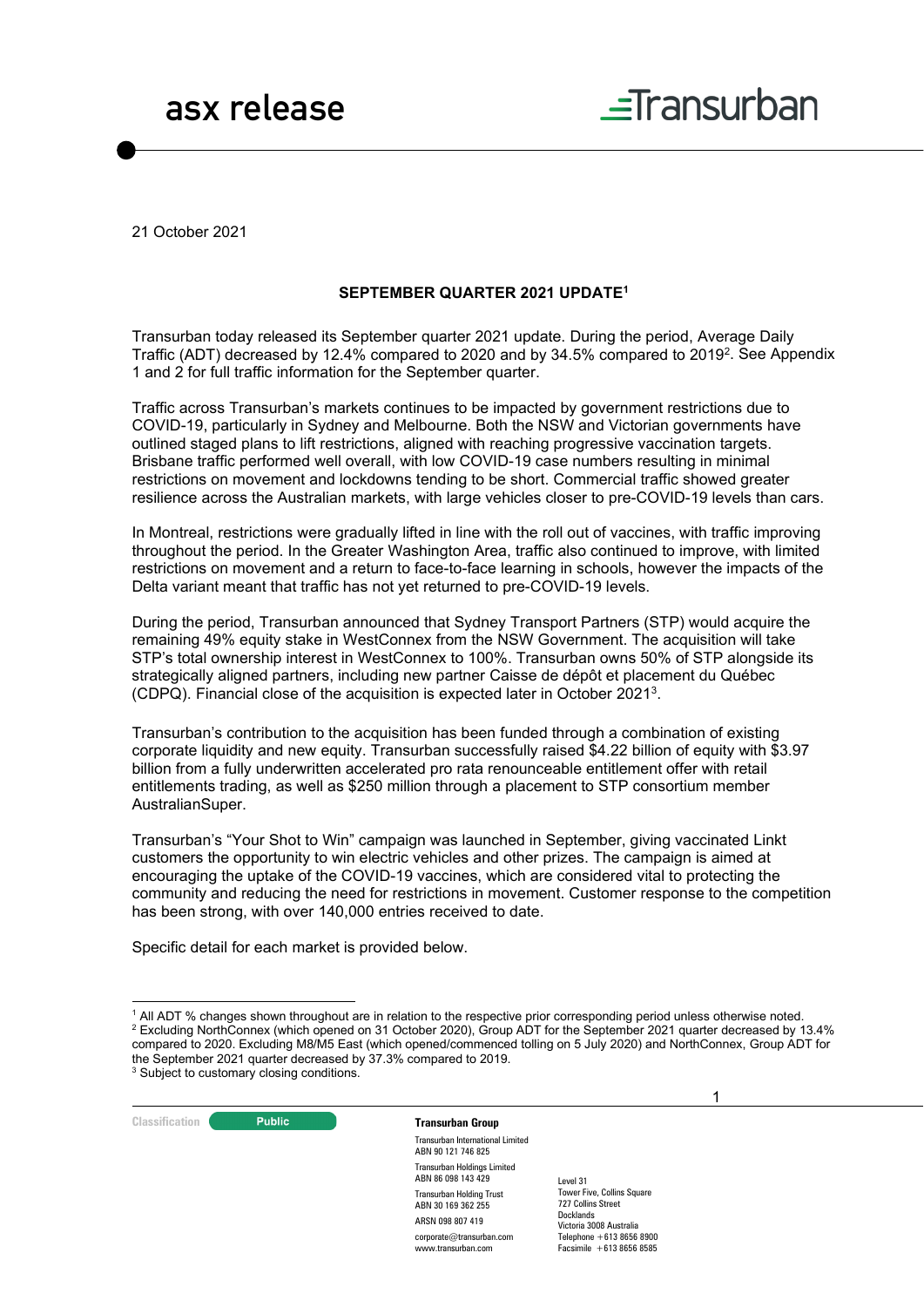#### **Sydney**

- For the quarter, Sydney ADT decreased by 43.7% to 477,000 trips4
- Average workday traffic decreased by 37.9% and average weekend/public holiday traffic decreased by 64.2% for the quarter
- Of total ADT, car traffic decreased by 47.6% and large vehicle traffic decreased by 2.9% for the quarter

Traffic performance was significantly impacted by restrictions on movement during the period. Impacts were greatest during the shutdown of the construction industry in the second half of July. Outside of the construction industry, increased restrictions were in place for most of August with ongoing impacts on traffic. Assets exposed to the CBD and airport traffic were more heavily impacted, with traffic volumes more resilient on routes servicing the southern and western areas of the city. Commercial traffic volumes on key trucking routes performed well, with September traffic returning to pre-COVID-19 levels.

Traffic improvement was evident at the end of August and throughout September as restrictions began to ease for the fully vaccinated and in some Local Government Areas of concern. In the week commencing 10 October, which coincided with the relaxation of most restrictions for vaccinated residents, traffic performance was the best since late June 2021, down 11% on 2019 levels including new assets (compared to the week prior where traffic was down 31% on 2019 levels, including new assets).

Work on the WestConnex M4-M5 Link continues, with tunnel excavation now 99% complete. The road pavement is now being laid and is progressing well, with 11 kilometres completed. Mechanical and electrical fit out activities are also underway, and are currently around 40% complete. The project remains on track to open to traffic in FY23.

#### **Melbourne**

- For the quarter, Melbourne ADT increased by 30.7% to 463,000 transactions
- Average workday traffic increased by 25.8% and average weekend/public holiday traffic increased by 68.6% for the quarter
- Of total ADT, car traffic increased by 44.9% and large vehicle traffic increased by 8.7% for the quarter

Traffic in Melbourne was again impacted by Government restrictions during the quarter, including a prolonged period of lockdown, limitations to distances that could be travelled from home and masks enforced indoors and outdoors. While positive compared to prior year, traffic was significantly below the levels achieved in the March and June 2021 quarters given that Melbourne was in lockdown for the vast majority of the September quarter. Restrictions also impacted the construction industry, which was shutdown for a period of two weeks, continuing into the start of October. Large vehicle traffic continued to prove more resilient to the government mandated restrictions than cars.

On the West Gate Tunnel Project, tunnelling has not commenced as a result of disputes arising between the project parties. Negotiations between the parties are ongoing with further detail outlined in disclosure

| <sup>4</sup> Excluding NorthConnex, Sydney ADT decreased by 45.5%. |  |  |  |
|--------------------------------------------------------------------|--|--|--|
|--------------------------------------------------------------------|--|--|--|

2 **Classification C Public Transurban Group** Transurban International Limited ABN 90 121 746 825 Transurban Holdings Limited ABN 86 098 143 429 Transurban Holding Trust ABN 30 169 362 255 ARSN 098 807 419 corporate@transurban.com www.transurban.com Level 31 **Tower Five, Collins Square** 727 Collins Street Docklands Victoria 3008 Australia Telephone +613 8656 8900 Facsimile +613 8656 8585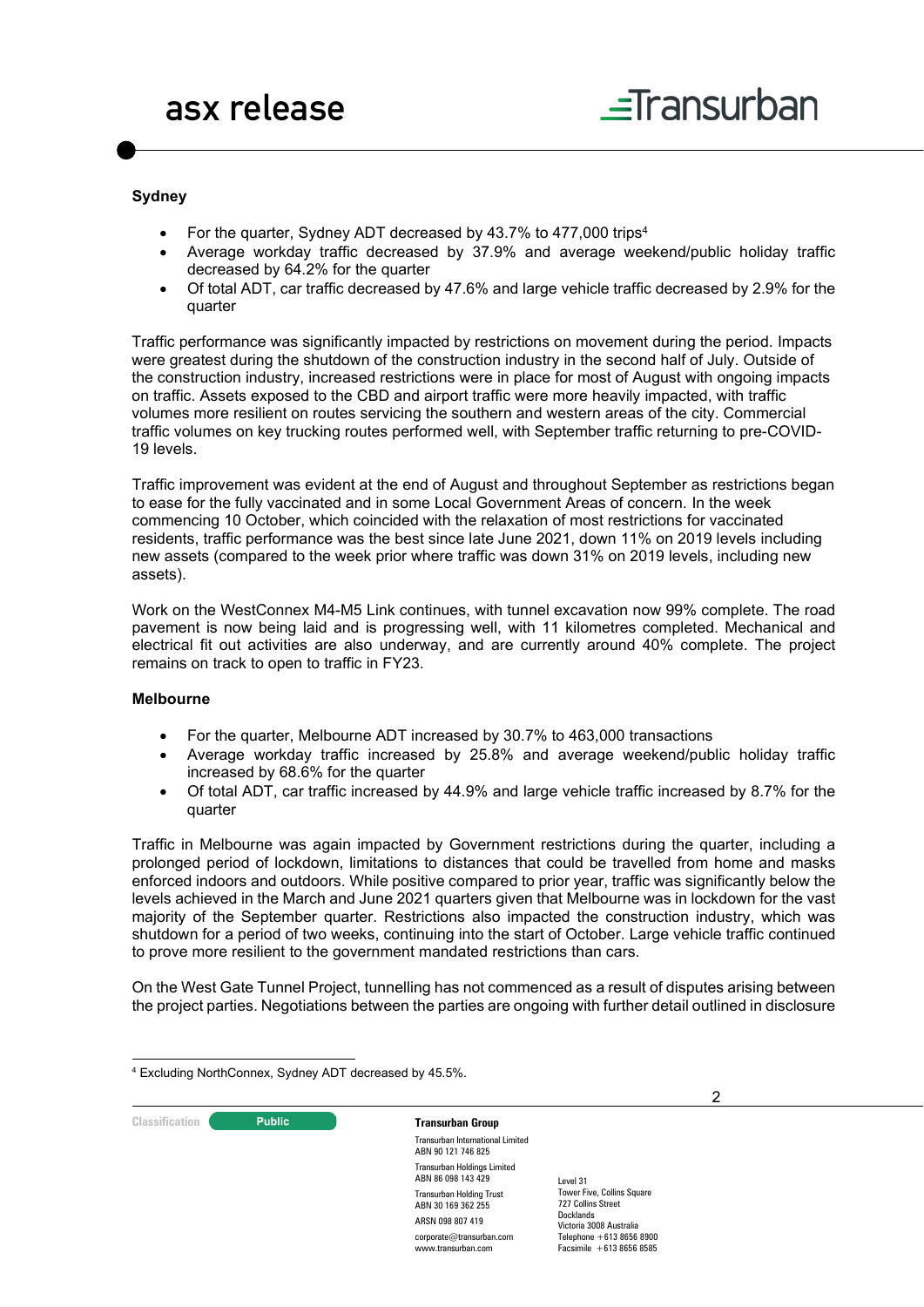materials from [FY21 results](https://www.transurban.com/content/dam/investor-centre/01/FY21-ResultsPresentation.pdf) (9 August 2021) and [WestConnex acquisition](https://www.transurban.com/content/dam/investor-centre/06/WestConnex-Acquisition-Equity-Raise.pdf) (20 September 2021), available via the Transurban website.

Work on other stages of the project is continuing, with almost 10 kilometres of new lanes built to date on the West Gate Freeway to widen it from 8 to 12 lanes. Work on the sound walls is ongoing with 68% of panels installed, and along Footscray Road the 116-metre long launching gantry crane has commenced work to build the elevated road connecting the tunnel to CityLink.

#### **Brisbane**

- For the quarter, Brisbane ADT increased by 4.6% to 403,000 trips
- Average workday traffic increased by 5.0% and average weekend/public holiday traffic increased by 3.2% for the quarter
- Of total ADT, car traffic increased by 3.3% and large vehicle traffic increased by 8.5% for the quarter

Relatively strong traffic performance was recorded in Brisbane, excluding two short periods of lockdown in July and August. Outside of these periods traffic has returned to around pre-COVID-19 levels, despite requirements that masks be worn indoors intermittently during the period. The Logan Motorway continues to be the network's best performing asset, benefiting from the additional capacity provided as a result of the Logan Enhancement Project. Large vehicle traffic also performed well, with record large vehicle traffic on Legacy Way, Gateway Motorway and Logan Motorway.

#### **North America**

- For the quarter, North America ADT increased by 29.0% to 144,000 trips
- The average dynamic toll price for the quarter increased by 35.2% to US\$8.39 on the 95 Express Lanes
- The average dynamic toll price for the quarter increased by 54.6% to US\$4.29 on the 495 Express Lanes
- For the 12 months to 30 September 2021, peak traffic in the peak direction on the A25 was 2,829 vehicles per hour

In North America traffic volumes improved steadily throughout the first half of 2021, in line with the roll out of vaccines. Traffic on the Express Lanes was relatively stable over the September quarter, with impacts of the Delta variant lessened by the reopening of schools, however traffic has not yet returned to pre-COVID-19 levels. ADT on the A25 in Montreal was up 9.6% for the quarter, returning to pre-COVID-19 levels, with restrictions gradually easing over the period and the introduction of vaccine passports in Quebec.

Design-build procurement is in progress for Phase 1 South of the Maryland Express Lanes Project, with shortlisted respondents advancing into the Request for Proposals stage of the competitive solicitation. Predevelopment work is underway and final approval of the PPP concession agreement, commercial and financial close of Phase 1 South is expected in late 2022.

Project NEXT reached commercial close on 30 September 2021. Limited Notice to Proceed has been granted to the design-build contractor to begin early construction works ahead of financial close expected mid-FY22. Meanwhile, work is continuing on the Fredericksburg Extension Project. The project is currently tracking behind forecast 2022 opening with the schedule currently under review.

|                       |               |                                                               |                                                         | 3 |
|-----------------------|---------------|---------------------------------------------------------------|---------------------------------------------------------|---|
| <b>Classification</b> | <b>Public</b> | <b>Transurban Group</b>                                       |                                                         |   |
|                       |               | <b>Transurban International Limited</b><br>ABN 90 121 746 825 |                                                         |   |
|                       |               | <b>Transurban Holdings Limited</b><br>ABN 86 098 143 429      | Level 31                                                |   |
|                       |               | <b>Transurban Holding Trust</b><br>ABN 30 169 362 255         | <b>Tower Five, Collins Square</b><br>727 Collins Street |   |
|                       |               | ARSN 098 807 419                                              | <b>Docklands</b><br>Victoria 3008 Australia             |   |
|                       |               | corporate@transurban.com<br>www.transurban.com                | Telephone +613 8656 8900<br>Facsimile $+61386568585$    |   |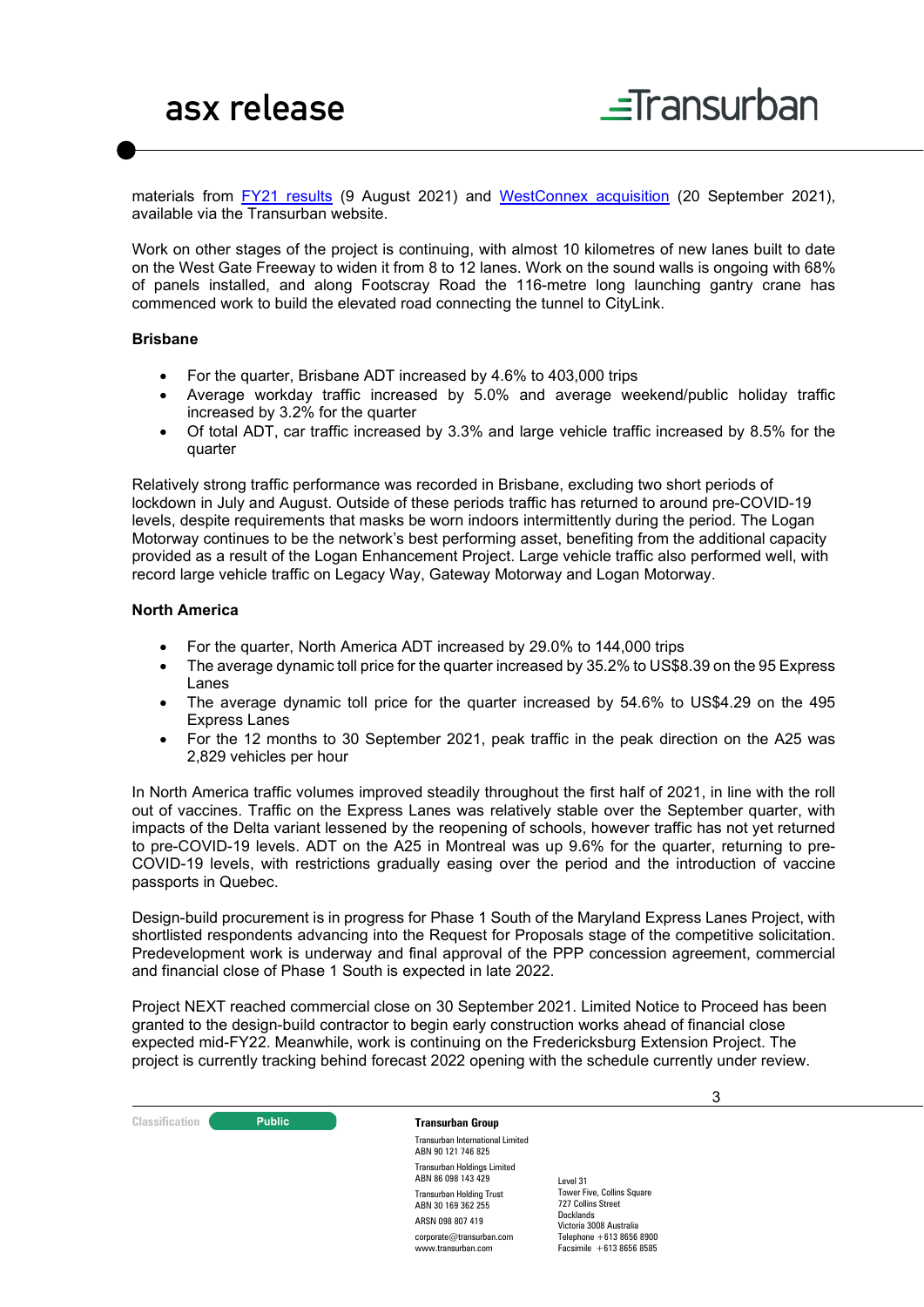



Full traffic information for the September quarter is attached.

**Investor enquiries** Tess Palmer Head of Investor Relations +61 458 231 983

**Media enquiries** Josie Brophy Manager, Media and Communications +61 437 165 424

This announcement is authorised by Transurban CEO, Scott Charlton.

### **Appendix 1:**

Traffic performance

|                     | September 21 quarter<br>$ADT5$ ('000) | ADT % change<br>vs September 20 | ADT % change<br>vs September 19 |
|---------------------|---------------------------------------|---------------------------------|---------------------------------|
| Sydney <sup>6</sup> | 477                                   | (43.7%)                         | $(42.9\%)$                      |
| Melbourne           | 463                                   | 30.7%                           | $(45.9\%)$                      |
| <b>Brisbane</b>     | 403                                   | 4.6%                            | (4.9%                           |
| North America       | 144                                   | 29.0%                           | $(7.3\%)$                       |
| Group               | 1,487                                 | $(12.4\%)$                      | (34.5%)                         |

 $^6$  Excluding NorthConnex, Sydney September 2021 quarter ADT was 461,000. Excluding NorthConnex, Sydney ADT for the September 2021 quarter decreased by 45.5% compared to 2020. Excluding NorthConnex and M8/M5 East, Sydney ADT for the September 2021 quarter decreased by 50.6% compared to 2019.



 $^{\rm 5}$  Individual asset ADT figures may not add to regional ADT totals due to rounding.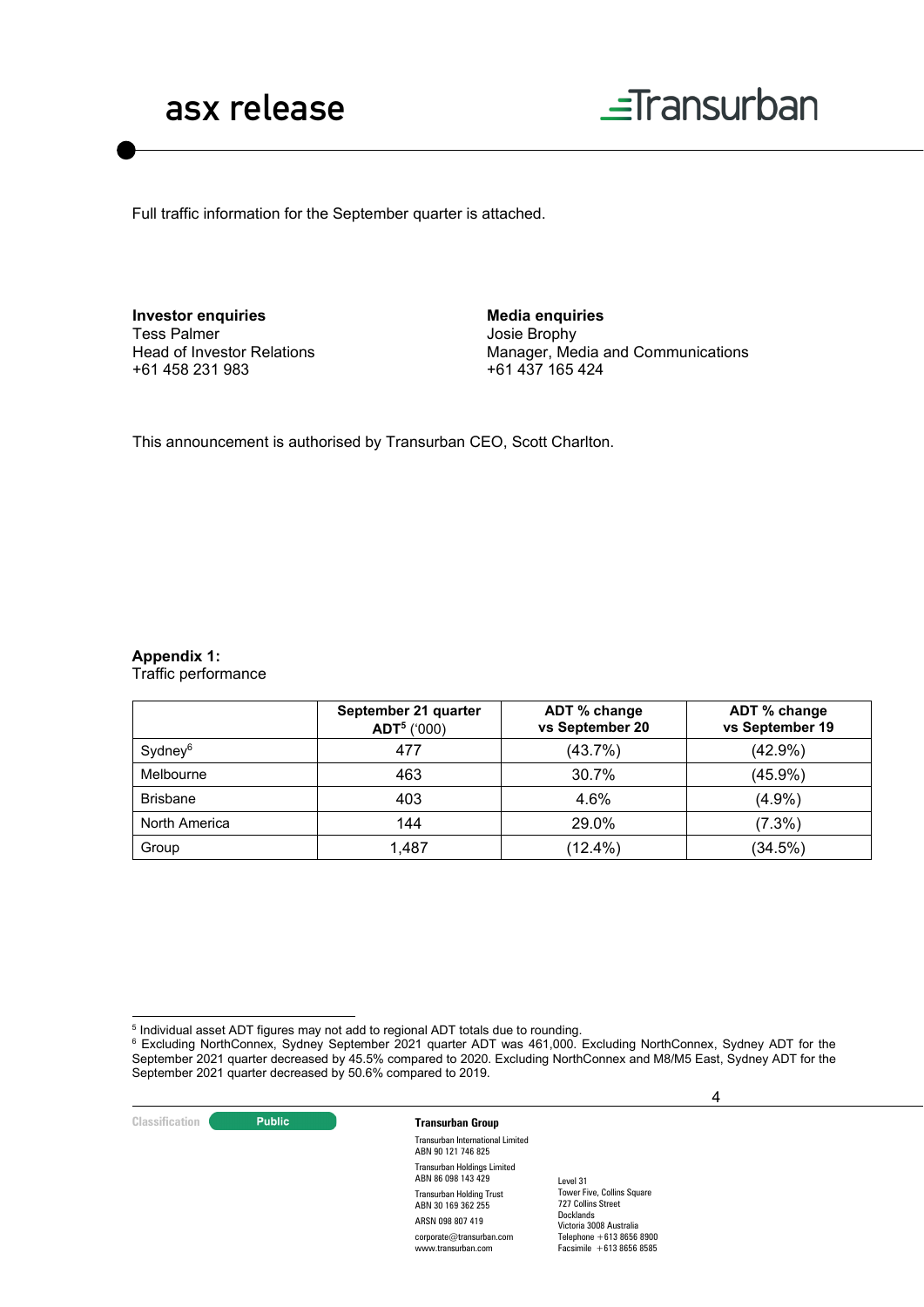#### **Appendix 2:**

Traffic data – September quarter average daily trips  $(000)^7$ 

| <b>Asset</b>                   | Ownership | Sep 19<br>quarter | Sep 20<br>quarter | Sep 21<br>quarter | $\frac{9}{6}$<br>change<br>vs Sep<br>19 | $\%$<br>change<br>vs Sep<br>20 | % large<br>vehicle<br>traffic <sup>8</sup> |
|--------------------------------|-----------|-------------------|-------------------|-------------------|-----------------------------------------|--------------------------------|--------------------------------------------|
| Hills M2                       | 100%      | 132               | 115               | 59                | $(55.2\%)$                              | (48.3%)                        | 15.3%                                      |
| M5 West Motorway               | 100%      | 163               | 155               | 87                | $(46.6\%)$                              | $(43.8\%)$                     | 11.6%                                      |
| Lane Cove Tunnel/MRE           | 100%      | 90                | 76                | 37                | (58.5%)                                 | $(50.7\%)$                     | 7.2%                                       |
| <b>Cross City Tunnel</b>       | 100%      | 40                | 35                | 18                | $(54.8\%)$                              | $(49.2\%)$                     | 3.8%                                       |
| M1 Eastern Distributor         | 75.1%     | 59                | 47                | 23                | (60.7%)                                 | $(50.2\%)$                     | 6.3%                                       |
| Westlink M7 <sup>9</sup>       | 50%       | 194               | 182               | 106               | $(45.4\%)$                              | $(41.8\%)$                     | 22.6%                                      |
| <b>NorthConnex</b>             | 50%       | n/a               | n/a               | 16                | n/a                                     | n/a                            | 38.9%                                      |
| $M4^{10}$                      | 25.5%     | 157               | 146               | 82                | (47.6%)                                 | $(43.6\%)$                     | 13.2%                                      |
| $M8/M5$ East <sup>11</sup>     | 25.5%     | n/a               | 93                | 49                | n/a                                     | (47.5%)                        | 14.4%                                      |
| CityLink <sup>12</sup>         | 100%      | 857               | 355               | 463               | $(45.9\%)$                              | 30.7%                          | 32.7%                                      |
| Gateway Motorway               | 62.5%     | 123               | 106               | 109               | (11.6%)                                 | 3.0%                           | 26.2%                                      |
| Logan Motorway                 | 62.5%     | 173               | 178               | 189               | 9.1%                                    | 6.1%                           | 30.0%                                      |
| AirportlinkM7                  | 62.5%     | 65                | 49                | 49                | (24.6%)                                 | 0.1%                           | 21.0%                                      |
| Clem7                          | 62.5%     | 29                | 24                | 26                | $(11.1\%)$                              | 8.1%                           | 20.4%                                      |
| Legacy Way                     | 62.5%     | 22                | 19                | 20                | $(7.6\%)$                               | 5.6%                           | 22.7%                                      |
| Go Between Bridge              | 62.5%     | 11                | 9                 | 10                | (12.3%)                                 | 8.1%                           | 14.4%                                      |
| 95 Express Lanes <sup>13</sup> | 50%14     | 53                | 35                | 55                | 4.2%                                    | 55.7%                          | $n/a^{15}$                                 |
| 495 Express Lanes              | 50%14     | 48                | 24                | 32                | $(33.2\%)$                              | 31.7%                          | $n/a^{15}$                                 |
| A25                            | 100%      | 55                | 52                | 57                | 4.5%                                    | 9.6%                           | 11.0%                                      |

<sup>7</sup> Transurban improved the calculation of ADT during the June 2020 quarter. Traffic measurement involves the correlation of images and tags from detected vehicles. Reporting improvements enabled faster removal of duplicate trips, for example, where multiple tags are detected in a vehicle. The change to the calculation resulted in reported ADT reducing for some assets, by a maximum of 1%. ADT for prior corresponding periods was restated for comparative purposes. This ADT reporting change had no impact on revenue.

ARSN 098 807 419 corporate@transurban.com www.transurban.com

<sup>&</sup>lt;sup>15</sup> Vehicles with more than two axles, excluding buses and emergency vehicles, are not allowed to access the Express Lanes.

|                       |                                                       |                                                               |           | 5 |  |
|-----------------------|-------------------------------------------------------|---------------------------------------------------------------|-----------|---|--|
| <b>Classification</b> | <b>Public</b>                                         | <b>Transurban Group</b>                                       |           |   |  |
|                       |                                                       | <b>Transurban International Limited</b><br>ABN 90 121 746 825 |           |   |  |
|                       |                                                       | <b>Transurban Holdings Limited</b><br>ABN 86 098 143 429      | Level 31  |   |  |
|                       | <b>Transurban Holding Trust</b><br>ABN 30 169 362 255 | <b>Tower Five, Collins Square</b><br>727 Collins Street       |           |   |  |
|                       |                                                       |                                                               | Docklands |   |  |

Victoria 3008 Australia Telephone +613 8656 8900 Facsimile +613 8656 8585

<sup>&</sup>lt;sup>8</sup> Proportion of large vehicle traffic as a percentage of total traffic for the September 2021 quarter.

<sup>&</sup>lt;sup>9</sup> Average tolled trip length was 12.7 kilometres for the September 2021 quarter on Westlink M7.

<sup>&</sup>lt;sup>10</sup> Average tolled trip length was 7.6 kilometres for the September 2021 quarter on M4. The New M4 Tunnels opened in July 2019. <sup>11</sup> Average tolled trip length was 9.2 kilometres for the September 2021 quarter on M8/M5 East. Disclosed average tolled trip length is adjusted to reflect the adoption of equalisation factors from the concession agreement which are designed to make tolls consistent across the M8 and M5 East motorways despite having slightly different asset lengths.

<sup>&</sup>lt;sup>12</sup> CityLink traffic reported as average daily transactions ('000).

<sup>13 95</sup> Express Lanes concession includes the 395 Express Lanes which opened in November 2019.<br><sup>14</sup> On 31 March 2021, Transurban completed the sale of 50% of its equity interests in its Transurban Chesapeake assets.